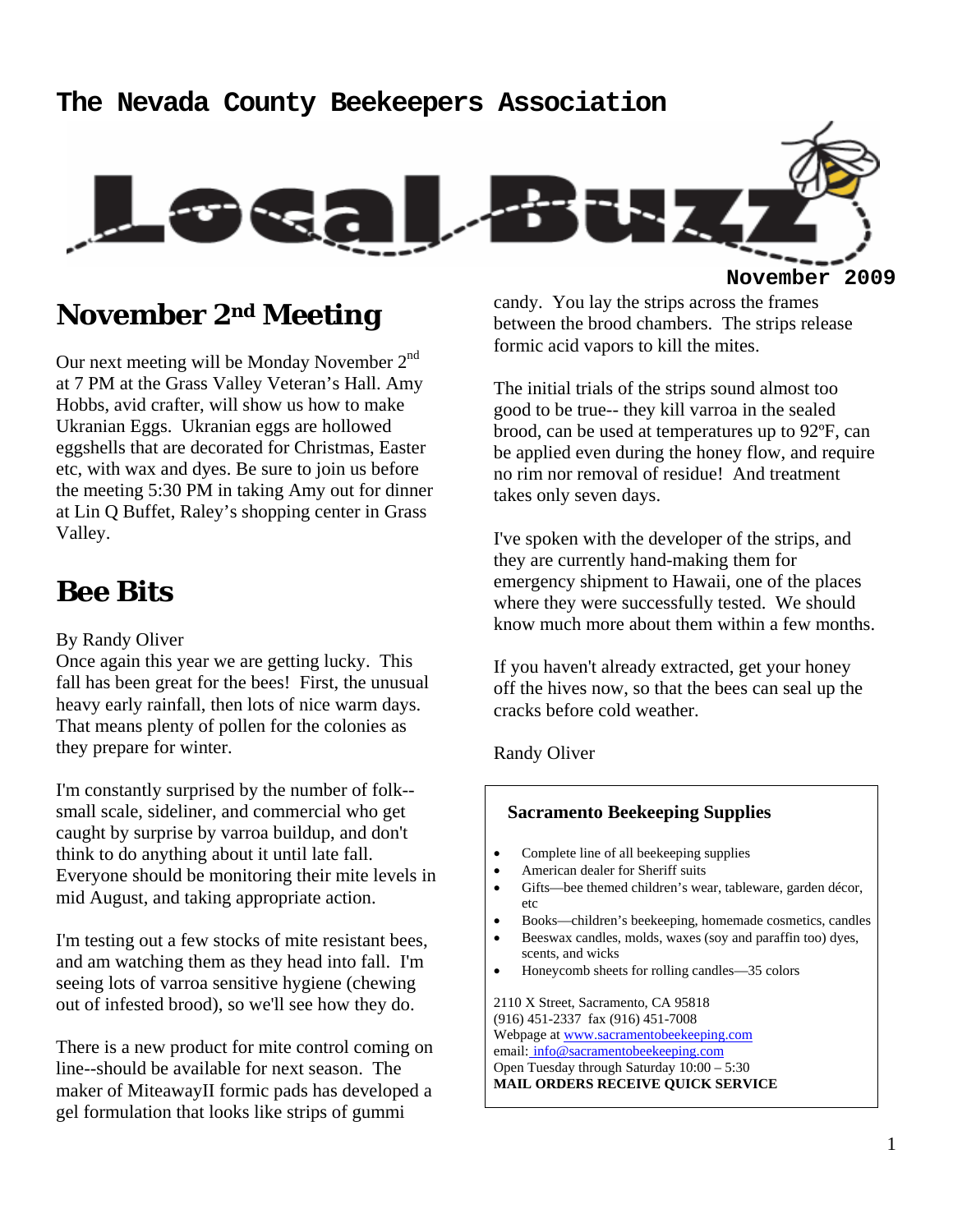## **For Sale: Country Rubes Combo Screened Bottom Boards**

Special NCBA Club Price! Call Janet for details. 530-913-2724 or email at rubes@countryrubes.com.

### **Heat Forms Potentially Harmful Substance in High-fructose Corn Syrup**



A new study shows that heat can produce a potentially toxic substance in high-fructose corn syrup that can kill honeybees and may also threaten human health. Image: Wikimedia Commons

Oct. 16, 2009 - Researchers have established the conditions that foster formation of potentially dangerous levels of a toxic substance in the highfructose corn syrup (HFCS) often fed to honey bees. Their study, which appears in the American Chemical Society's bi-weekly Journal of Agricultural and Food Chemistry, could also help keep the substance out of soft drinks and dozens of other human foods that contain HFCS. The substance, hydroxymethylfurfural (HMF), forms mainly from heating fructose.

In the new study, Blaise LeBlanc, Gillian Eggleston and colleagues note HFCS's ubiquitous usage as a sweetener in beverages and processed foods. Some commercial beekeepers also feed it to

bees to increase reproduction and honey production. When exposed to warm temperatures, HFCS can form HMF and kill honeybees. Some researchers believe that HMF may be a factor in Colony Collapse Disorder, a mysterious disease that has killed at least one-third of the honeybee population in the United States.

The scientists measured levels of HMF in HFCS products from different manufacturers over a period of 35 days at different temperatures. As temperatures rose, levels of HMF increased steadily. Levels jumped dramatically at about 120 degrees Fahrenheit. "The data are important for commercial beekeepers, for manufacturers of HFCS, and for purposes of food storage. Because HFCS is incorporated as a sweetener in many processed foods, the data from this study are important for human health as well," the report states. It adds that studies have linked HMF to DNA damage in humans. In addition, HMF breaks down in the body to other substances potentially more harmful than HMF.

"Formation of Hydroxymethylfurfural in Domestic High-Fructose Corn Syrup and Its Toxicity to the Honey Bee (Apis mellifera)":

http://pubs.acs.org/stoken/presspac/presspac/full/1 0.1021/jf9014526

### **Recommended Reading About Mite Control With Essential Oils**

For those of you with internet access, NCBA member Lynn Williams submitted this link with a number of articles about control of varroa with essential oils, take a look:

http://www.wvu.edu/~agexten/varroa/varroa2.htm

# **October Minutes**

President Rob Slay opened with Q&A: The queen and nurse cluster shouldn't be below a layer of cold honey; they should be in lower hive box. In cold climates, a styrafoam layer is used on top to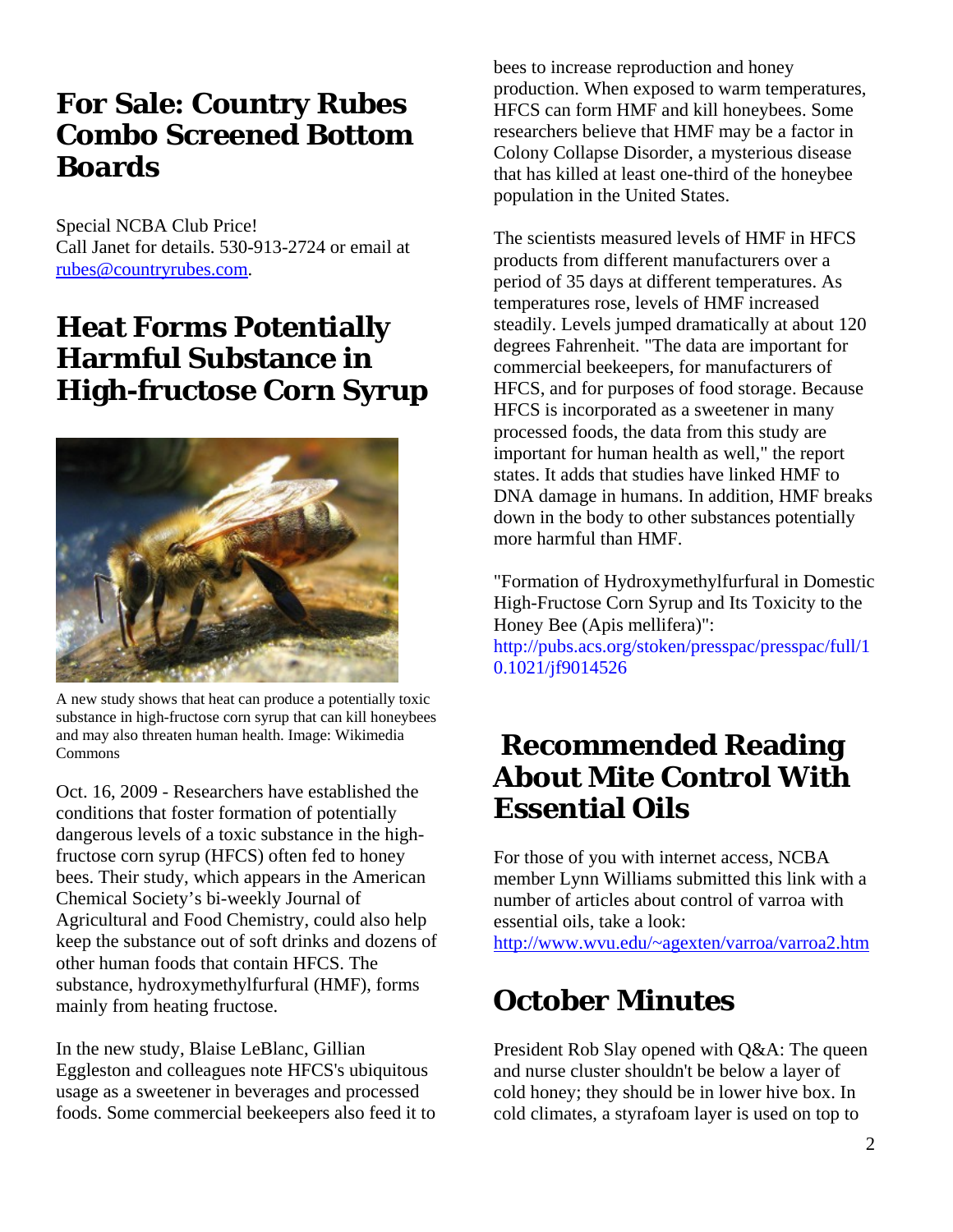prevent cold, unavailable honey above cluster. Randy is conducting a double blind study for Bee Logistics, to compare three anti-virus prophylactics against Israeli Acute Paralysis Virus and Kasimir Bee Virus. 72 colonies, divided into groups plus control group, will be inoculated with virus. Results will be measured by comparing precise weight increase of each hive. Viruses are suspected factors in Colony Collapse Disorder, as well as nutritional, environmental toxics from herbicides and insecticides, etc.

Finance: Janet Brisson: Aug Start \$3145.29; Inc \$15; Exp 289.61; Aug End \$2870.78. Sept Start \$2870.78; Inc \$27.50; Sept End \$2898.28. Nominations for November election: For Pres, Rob Slay, Larry Merritt. For V .Pres Jeremiah Ferrell. For Treasurer Janet Brisson. For Secretary Jack Meeks. Board of Directors will comprise Outgoing President, new elected officers, memberat-large Charlie Whittlesey, guru emeritus Randy Oliver, et al.

PROGRAM: Randy Oliver; "Fall Treatment and Management" photos of cold weather protection, varroa control, feeding of pollen substitute and 1:1 light syrup through jars on top cover to stimulate brood raising for winter

Jack Meeks, sec

## **About Powdered Sugar**

Submitted by Janet Brisson, with permission from Dewey Caron for his article

When an article by Dr. Dewey Caron came out in Oregon's September 2009 issue of 'The Bee-Line' on Powder Sugaring Bees, the news editor, Rosanna Matterly asked for response from beekeepers using powdered sugar.

Hi Rosanna & Dewey, I just read the article, Powder Sugaring Bees by Dewey Caron in the September 09 issue of The Bee Line. I wanted to respond to the editor's request about beekeepers powdered sugaring bees on a regular basis. Since March of 2005, almost 5 years, we have used nothing but powdered sugar to reduce and control varroa mites in our hives. This year, we had 7 hives and by September, even though we

dusted the hives in mid-July, the mite counts were over the threshold (50 mites in 24 hours) in several of the hives. We did 5 applications of powdered sugar in 4 weeks and now our high counts are cut in half and the other hives are very low. Although we do not dust every week, we have someone in our club who dusts weekly and has no varroa. We tend to dust our bees several times a year 3 times, one week apart, mostly March, May and July. In September, with the really high counts we could dust 4 to 6 times in 3 weeks. From November though February, we dust once a month. Here in California, we do get a week of nice weather each winter month and it is a great time to get rid of the phonetic mites. August and September, we always have had high mite counts, and with regular dustings, we have always been able to get them down. Yes, it's intensive, but not hard on the bees or brood at all. One of the things I noticed is at first, the bees almost sounded angry when you dusted them. Now, almost a curious buzzing, they no longer seemed upset. Thanks, Janet Brisson

#### Powder Sugaring Bees – Does it work? By DEWEY M. CARON

Using powdered sugar (PS) for varroa mite control has been recommended as an IPM tool - to knock mites off workers captured in a jar to monitor mite levels as well as in entire colonies as a way to slow mite buildup in the colonies themselves. Monitoring mite numbers with PS is an relatively easy and helpful tool (see tutorial on MAAREC web site www.MAAREC.psu.edu) but a new study suggests adding powdered sugar to a colony to control mites (sometimes called the Dowda method) might not be providing the perceived benefit - a 12-month study of powder sugaring bees every other week was unable to document an overall mite reduction in bee colonies!

The new study conducted in Florida by Amanda & James Ellis (U FL) with Jerry Hayes of FL Dept of Apiary Inspection, compared mite numbers, adult bee numbers and brood area of colonies treated with PS for mite control to untreated controls. Colonies were dusted every other week for 11 months with 120g of powdered sugar. The study found no differences in adult bee populations or amount of brood between treated and control colonies but although there was significant initial (24h) mite drop following dusting, no differences between numbers of mites, numbers of mites prorated to adult bee numbers and no differences in mite numbers per capped brood cells in treated vs untreated colonies.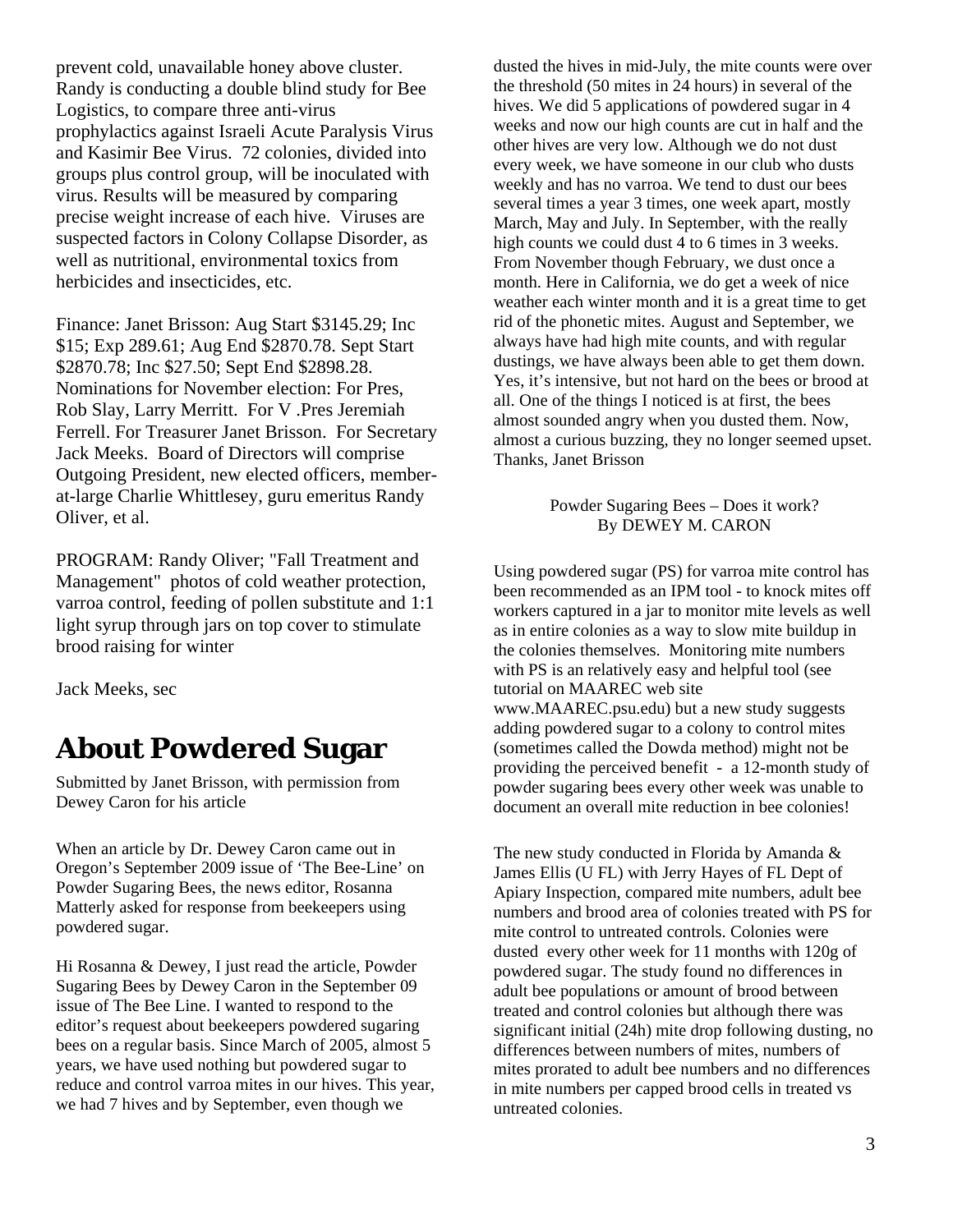The study conclusion: "DUSTING COLONIES WITH POWDERED SUGAR DID NOT SIGNIFICANTLY AFFECT COLONY STRENGTH OR MITE POPULATIONS …WE DID NOT FIND THIS METHOD OF DUSTING COLONIES WITH POWDERED SUGAR TO EFFECTIVELY CONTROL VARROA MITES."

Does this mean PS should not be used in whole colony dustings? In the October 09 in Amer. Bee Jour., Jerry Hayes, one of the authors of the FL study, in his monthly Q&A column answered a letter from Janet Brisson of CA on whether PS works or not as follows: "Yes research results showed that varroa was not significantly controlled by dusting with PS. Within the parameters of their research, PS didn't work great. But that does not mean that if the research trial were restructured to treat more often or in a different way that results would not be different….research shows it doesn't work long term. But, in real world situations it does. What to do? I'd treat with PS until research catches up with reality."

Many beekeepers (including Tom Dowda of FL) dusting whole colonies with PS however believe it is an effective control method. In 9 years of surveying backyard beekeepers in the mid-Atlantic states, I found a growing number of beekeepers using PS for mite control while; over 50% of beekeepers who indicated they were monitoring mite levels prefer to use the PS roll method to determine mite levels vs sticky boards or other methods. In a recent survey of 100 Oregon backyarders (who filled out a survey form during April local association meetings), 65% of the beekeepers who had no over winter losses indicated they used powdered sugar as a control scheme in contrast to 38.5% of beekeeper who did have winter loss (57 of the 100 had a loss; 43 had no loss). Overall colony loss levels were similar for Oregon ( 25.8%) and Mid-Atlantic beekeepers (24 %).

Morris Ostofsky of Eugene OR is one backyard beekeeper who feels PS is effective. He shared with me his success using PS:

"I have successfully used PS to control mites. To give you an example of the efficacy of the PS treatment here are the results of my treatment of one of my hives, # 9 - 6, this year. This hive has two full depth brood boxes.

Date: 8/27 200 mites 24 hr drop using sticky board 8/28 PS dusted 8/31 144 mites on 24 hr on sticky board

 9/3 & 9/7 PS dusted 9/10 48 mites on 24 hr sticky board 9/11 & 9/15 PS dusted 9/20 4 mites on 24 hr sticky board

Please note that I would NOT normally treat this often; however, it was late in the season and I wanted to get the mite count down before fall. I know this was awfully invasive; however, I felt that the alternatives were worse. I have used this strategy to reduce mite loads in other problems hives this year and in previous years.

The fact that I did not lose any hives last winter and had used powdered sugar to reduce mite counts in fall is an indication that dusting is effective.

Whether targeted, short time use of PS in spring or fall or using a different method of applying the powdered sugar, such as the newly available powder sugar duster (a converted pesticide applicator from China), modifies the conditions sufficiently to improve overall mite control is unknown. The initial report of mite control using powder sugar (by Nick Aliano in his PhD studies with Marion Ellis at U Neb) utilized the laborintensive method of shaking adult bees off their comb and powdering them in a shaker box. Up to 35% of mites fall off the adults when the shaking heats the adult bees in the shaker box (and in monitoring a sample mite numbers of 300 adults in a glass jar, it is important that the bees heat up the jar interior to get an accurate mite estimate).

Certainly an initial count of 200 mites in 24 hr drop (as Morris found) should trigger a decision to "do something" (50 or more mites is the widely accepted threshold number from Us and European studies). Morris and other beekeepers have demonstrated that PS can, at least in some instances, reduce the number of mites on adults to a more "reasonable" load. It would seem reasonable that beekeepers using PS should continue to do so – and continue to document and report PS effectiveness.

Read results and parameters of FL study in 2009 Jour Apic. Res & Bee World: Vol 48(#1), page 72-76 .

U Nebraska study is available in: Jour. Apic. Res. Vol 44(#2): 54-57